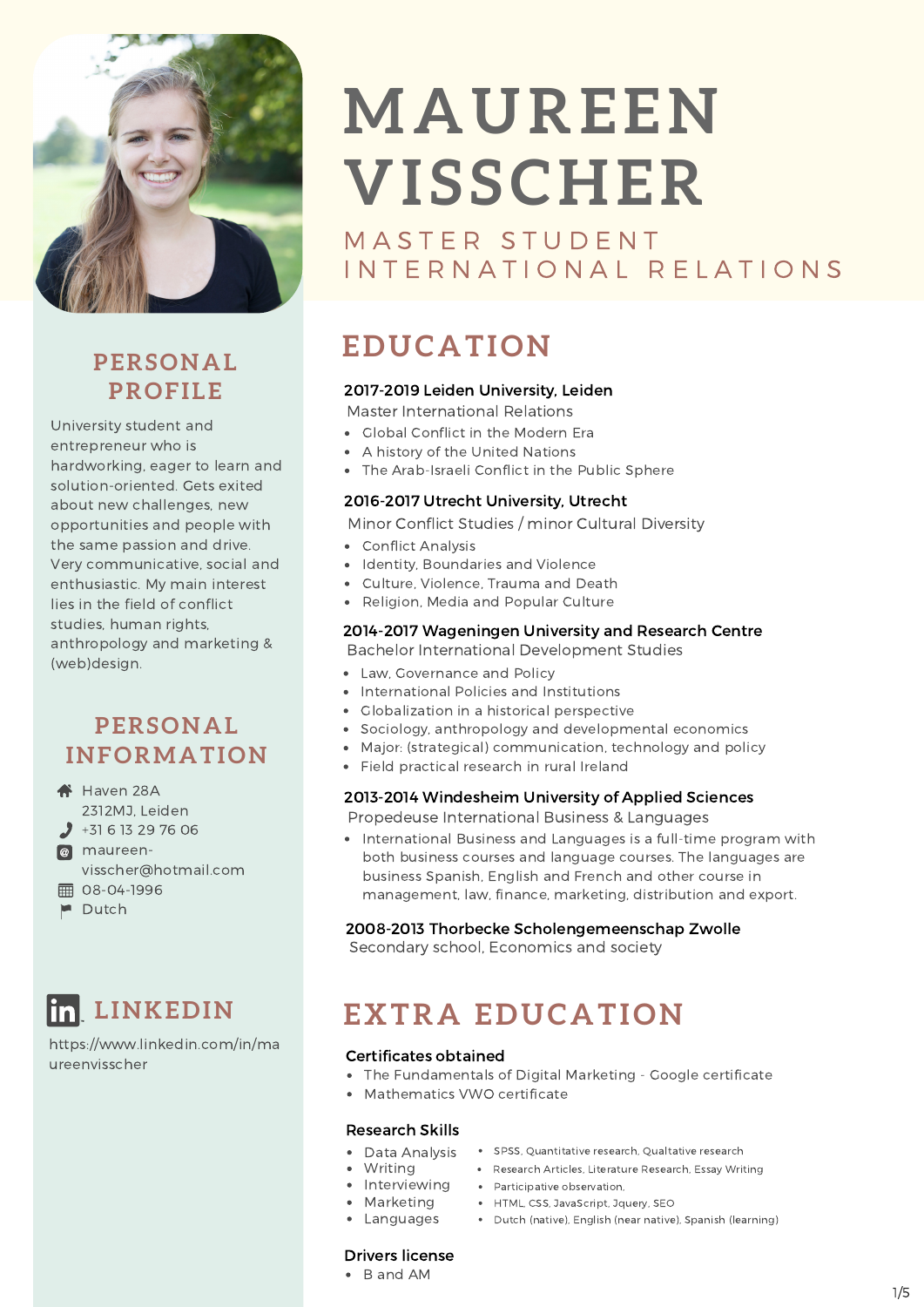### WEB DESIGN & MARKETING PROFESSIONAL

### **WORK EXPERIENCE**

#### Online marketing specialist - Communigators

2019-present

Online marketing specialist, Communigators is a professional marketing and communication agency specialised in communicational advice, brand activation (FMCG), online communication, graphic design, web design, SEO and corporate identity. We work for small and medium-sized enterprises and corporates in B2B and B2C in various branches.

#### Web design specialist and online (blog) writer - Blijwin

2019-present

This small-sized enterprise organises children's disco's throughout the Netherlands. As the marketing specialist, I am responsible for writing blogs, keeping the content up-to-date, maintenance of the website, UX/UI design, and supporting the social media marketing and other activities regarding (online) marketing.

#### Congress assistant - Leids Congres Bureau

2019-present

At the Leids Congres Bureau I support the congress managers with the logistical organization and other executive activities of several scientific congresses. My priority lays in developing and maintaining the congress websites. Furthermore, I am present as a hostess at the congresses.

#### Founder at Maureen Visscher

#### 2019-present

Maureen Visscher is a digital marketing agency focussed on small and medium-sized enterprises, specialising in designing and building websites and creating corporate identities.

#### UX/UI design and web specialist - Workfanatics

2018-present

Do you have an event, marketing campaign or a promotion? And you would like to get extra attention for this? WorkFanatics provides social, web and ads content within 24 hours for your enterprise. We also support long lasting projects such as web design and other marketing projects, which are my main priority as a UX/UI marketing specialist. In short: we are a digital and flexible agency surrounding your enterprise which you can not live without.

#### Tutoring and support (social work)

#### 2018-present

Working for a family with a disabled boy who needs special care and help. He has a severe form of autism, a learning backlog and Gilles de la Tourette. Supporting this family by tutoring, household help and other practical understanding.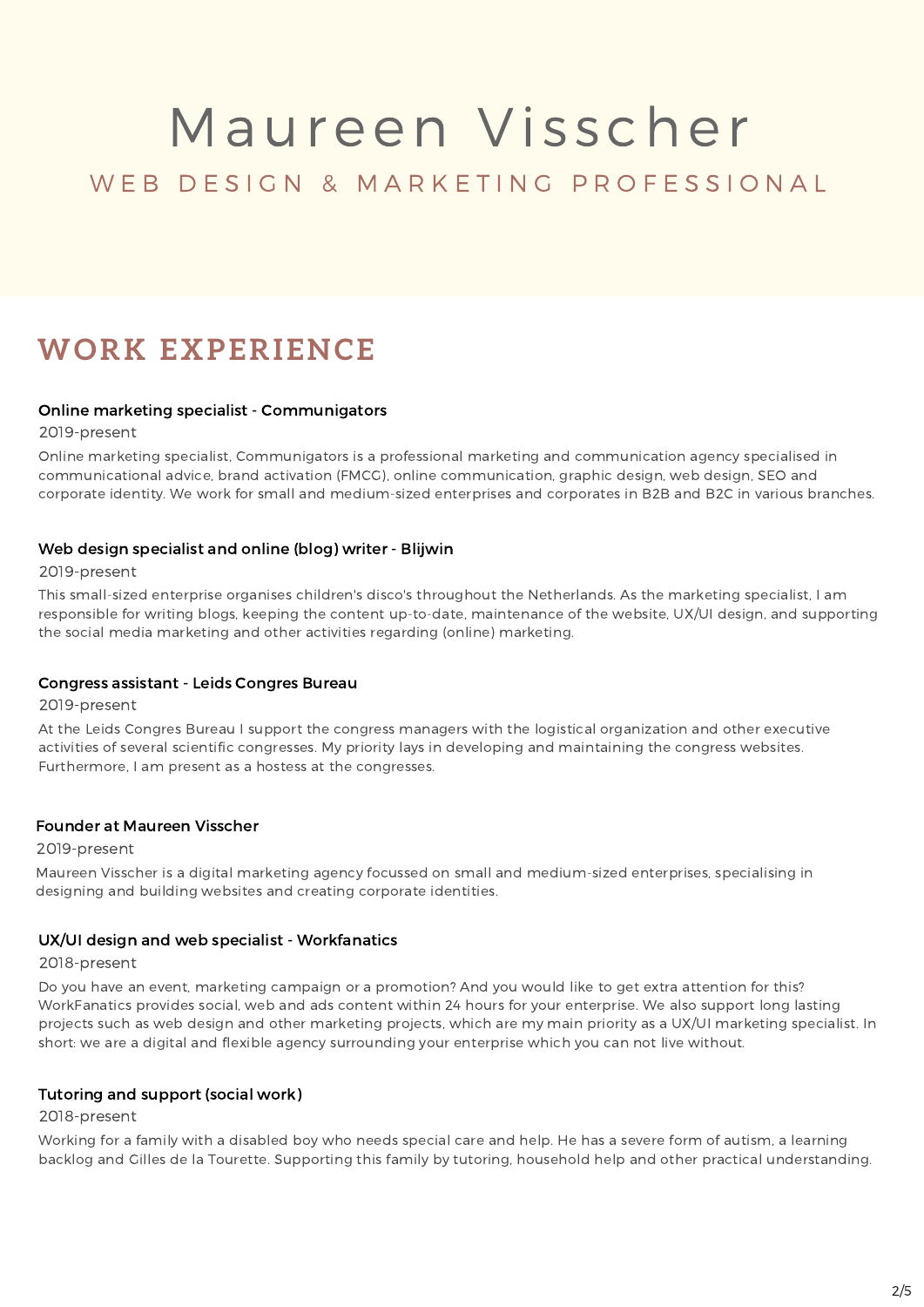PATIENT ADVOCATE & VOLUNTEER R E L A T I O N S H I P M A N A G E R

#### Interviewer face-to-face Schiphol Airport

2017-2018

Mobiel Centre Marktonderzoek is specialized in the gathering and processing of data. As interviewer face-to-face I conducted multiple interviews in both English and Dutch. These interviews took place at diverse locations such as leaving and arriving passengers and visitors of Schiphol Plaza. Besides I conducted (waiting time) measurements at check-in counters and at the passport checks.

#### Trainer (NJR: National Youth Council)

2015-2017

Together with other trainers from the NJR I teached/trained youngsters, adolescents and adults about a wide range of subjects like empowerment, leadership, project and communication-skills. Together with other trainers who have a passion of working with youth from every layer of the society, my mission and passion is to help young people to become a rolemodel for peers in their direct environment and in the society as a whole.

#### Administrative assistant at Gerrit & Ebbers Administrations

2012-2015

Gerrit & Ebbers is specialized in administration for small and medium-sized enterprises and income tax for private individuals. Furthermore, they have multiple contacts with other specialists in the field of mortgages, pensions and insurances. My role was to support the work of Gerrit & Ebbers by for instance entering tax returns and the providing of practical understanding through picking up the phone, organizing of the administration and the scanning of papers.

#### Sales department at the local supermarket (Albert Heijn)

2011-2015

## **EXTRA CURRICULAR**

#### President & founder Foundation JohnStrijd

#### 2018-present

Foundation JohnStrijd gives and takes care for families who are dealing with cancer and face extra costs as a consequence of treatments and medicines. JohnStrijd goes for the quality of life. in every way possible. Beside all worries, fears, and sadness these families have, they often also have to deal with rising costs and reduced income. Quitting is not an option, despite the fact that health insurers frequently won't cooperate. There are treatments possible to extend the lives of cancer patiënts hence there are too many health protocols and conflicting interests in the Netherlands. This is where JohnStrijd stands for and fights for.

#### Patient advocate - Inspire2live

2018-present

Connecting patients, researchers and clinicians in the fight against cancer. Our goal is getting cancer under control and inspire people to lead a happy and healthy life in harmony with cancer.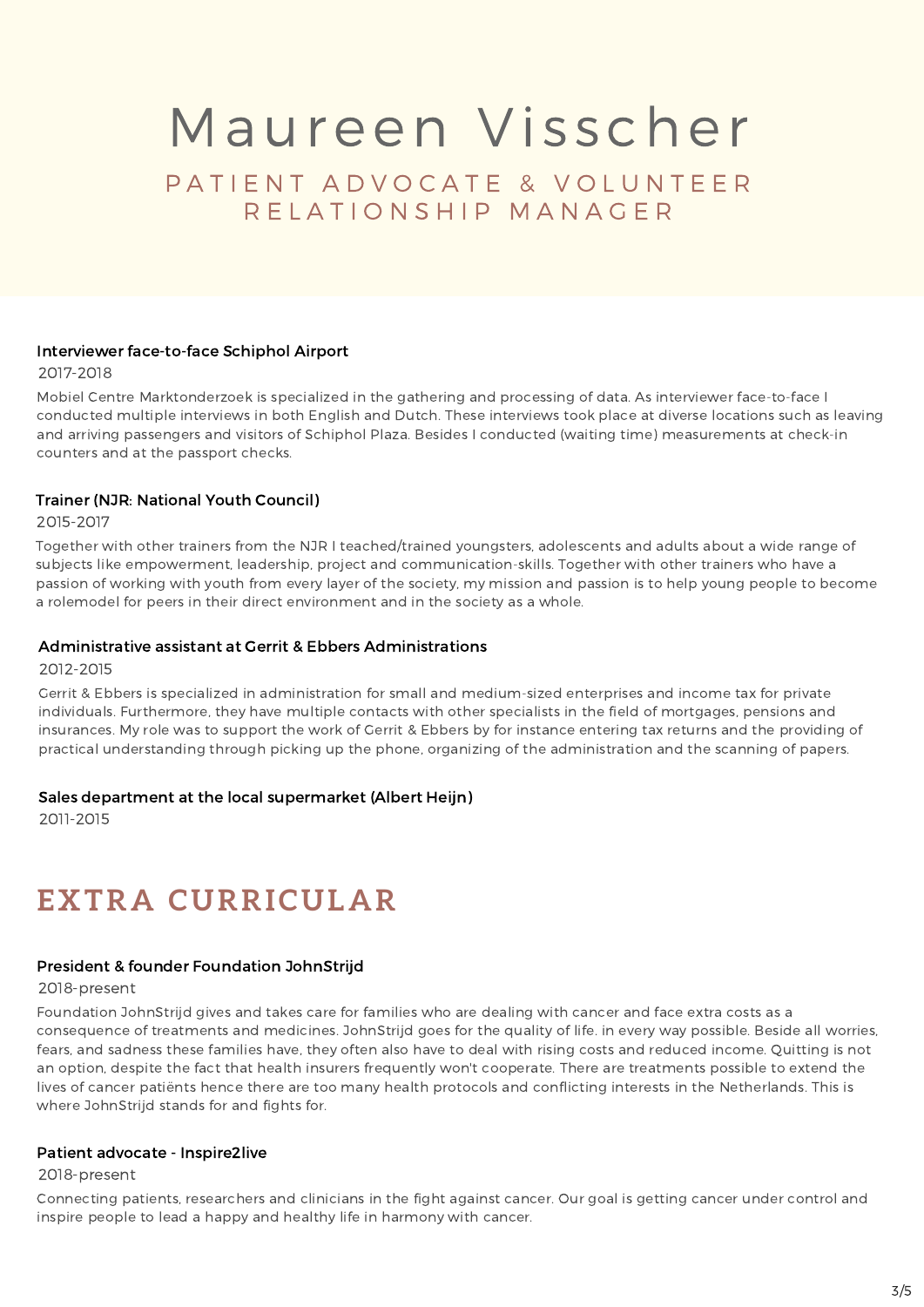#### M A S T E R S T U D E N T I N T E R N A T I O N A L R E L A T I O N S

#### Board Member and case manager - Opereren Zonder Snijden (Surgery without Incision)

#### 2018-present

Surgery withouth Incision is a network of patients, doctors and scientists which tries to offer the best possible treatments of cancer. A treatment that increases the changes of survival and above all enhances the quality of live. We have experiened that "surgery without incision" is an outstanding effective treatment of cancer, which extent live or in specific cases even gives complete healing with maintainance of quality of live.

This is why want to offer patients the first choice regarding these treatments. By bringing in contact the patients with a team of doctors from university hospitals directly through our website and several specialised general centers which have the knowlegde and expierence with these innovative methods. Through this we. create a unique place for patients searching for a reliable treatment of cance prioritizing quality of life.

#### Volunteer Relationship manager Edukans

#### 2014-present

Supporting the Going Global program in which secondary school students and teachers participate in a knowlegdesharing program seeking to support the development of education in partner countries. My responsibilities lay in maintaining contact with middle schools, acquisition of new schools, having job interviews and select new participants. Additionally, I give workshops about the work of Edukans in African countries and create new workshops and teaching materials. Overall I help creating and raising awareness at secondary schools and help students and teachers raising money for Edukans.

#### Supervisor Going Global Malawi (Lilongwe Rural East)

#### 2017-2018

One eof the 4 supervisors of the Going Global group (32 participants, 11 days) who visited Malawi. In cooperation with the Education Expertise Development Foundation (EEDF) and the Girls Empowerment Network (GENET) we worked to improve education in the surrounding area of Lilongwe. The students program focussed on "Life Skills" and the rights of vulnerable and marginalized women in particular.

#### United Nations Youth Council

#### 2015-2017

Part of the UN Youth of the Dutch Youth Council (NJR) which aims to create awareness among youth of international politics and UN-related topics and to represent the Dutch youth on an international level. We give guest lectures and set up projects and events about UN-related topics such as the Sustainable Development Goals, children's rights, gender equality, refugees and more.

#### Volunteer Ilula Orphan Program

#### 2013-2014

Working as a volunteer at the centre of Ilula Orphan Program (IOP). IOP is a Christian outreach non government organization, working to support the most vulnerable children in Tanzania. It is a community-based service organization that is changing the lives of the children and their families in rural Tanzania. The Ilula area faces a daunting triple threat of poverty, HIV/AIDS and water scarcity; IOP uses education and empowerment as the central tools to confront these challenges. The focus of my time was bringing together the financial support of international sponsors and donors with the local expertise of the many committed Tanzanian staff and volunteers. Furthermore, during my time I helped creating workshops, building the library and also helping with the daily routine.